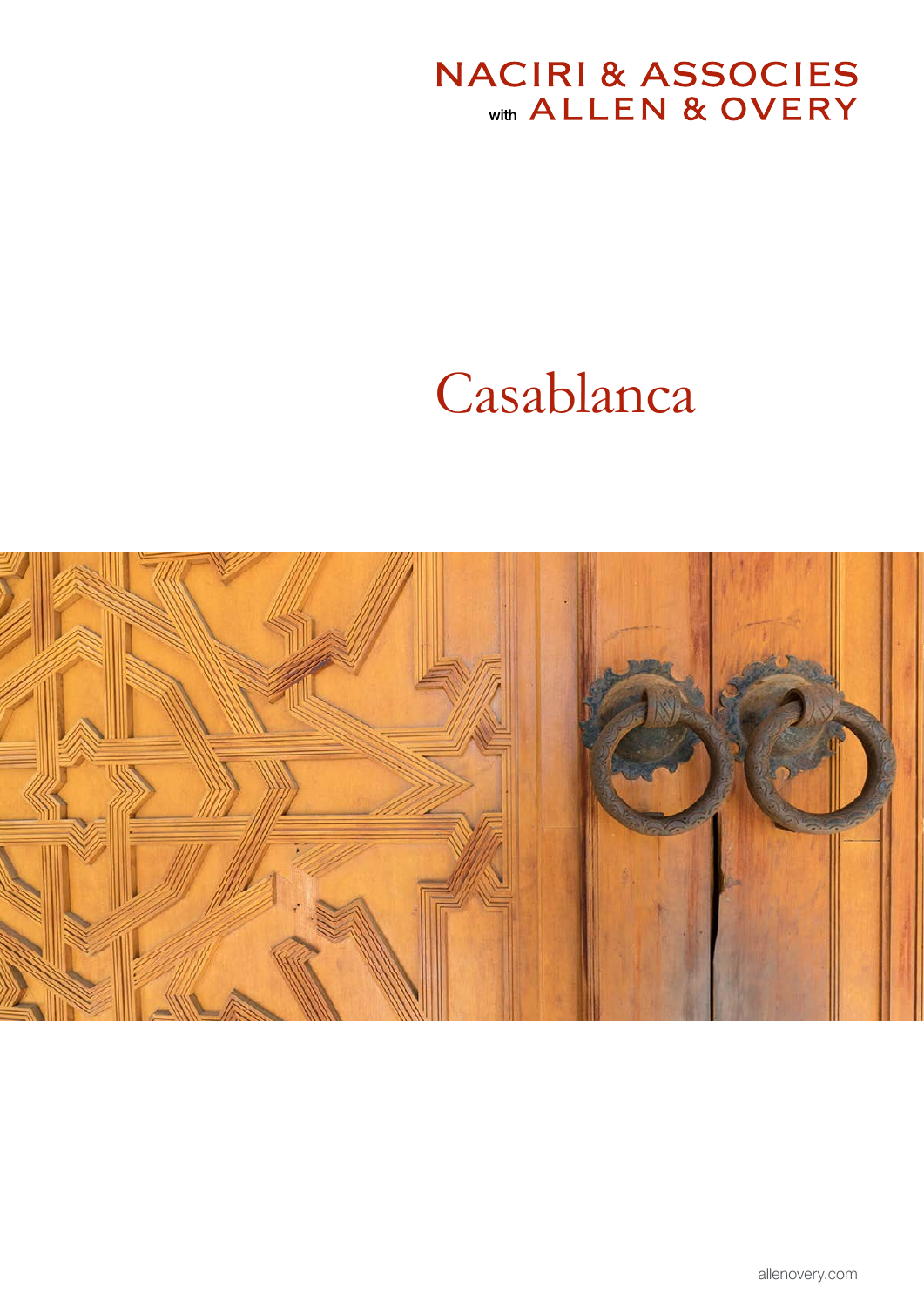"Morocco is rapidly establishing itself as a key hub for international companies and investors looking to build a presence in Africa. It also has strong trade links with other key markets in our network, particularly France, the Middle East, UK, USA and Spain with growing interest from China, India and Japan. It's the perfect match for our global network and our emerging markets strategy and offers a fantastic platform to build on our

extensive Africa-focused work."

Allen & Overy Senior Partner Wim Dejonghe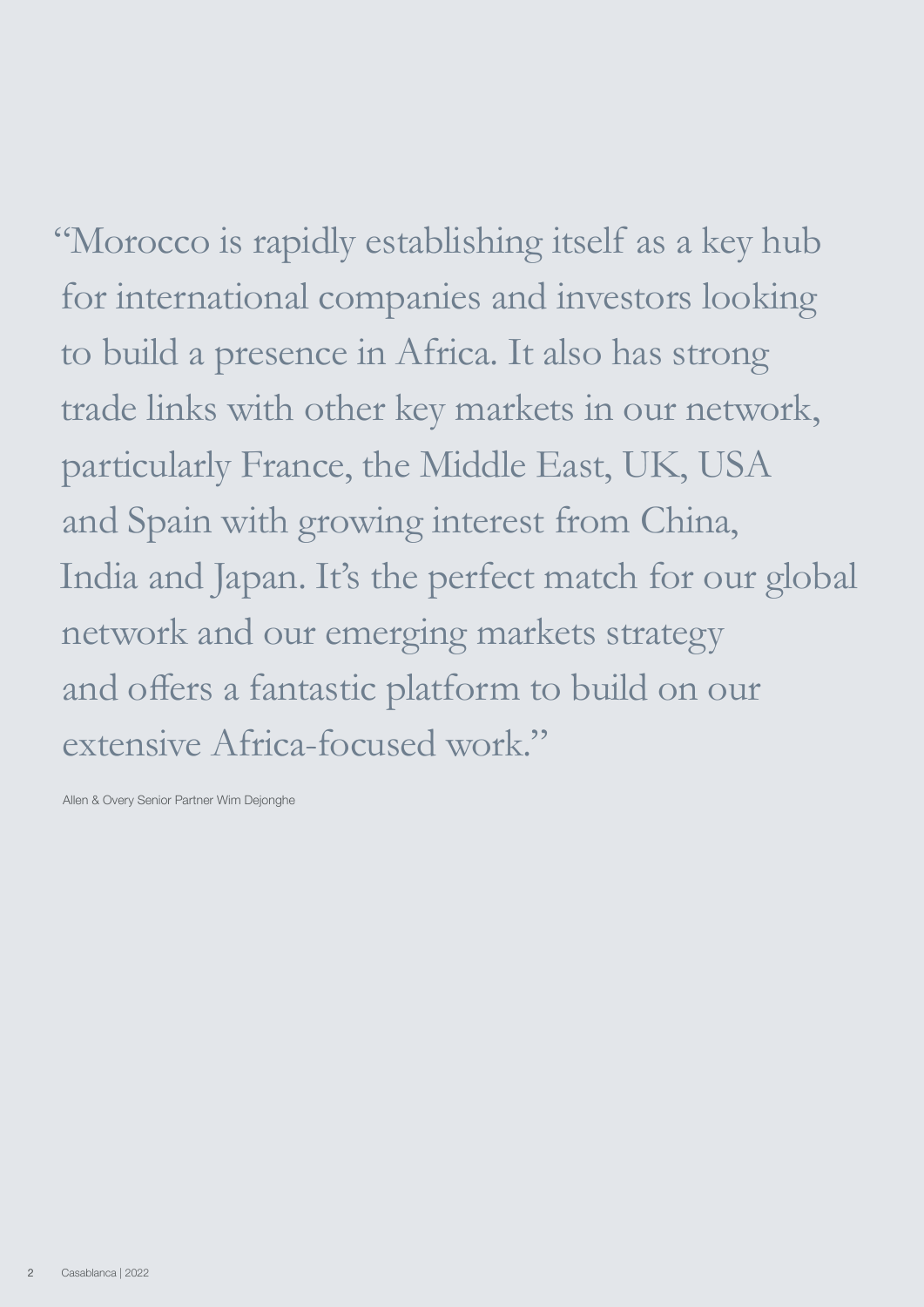# Allen & Overy Morocco

#### Casablanca practice

Our Casablanca practice offers an integrated, efficient and seamless service combining international standard expertise with a significant knowledge of Morocco, North Africa, francophone Africa and the sub-Saharan region.

Our experience advising foreign investors in Morocco and in sub-Saharan Africa helps us to deliver the highest quality of legal services in an effective, proactive and cost-efficient manner.

Clients who are working on deals in Africa need a comprehensive vision and awareness of the African market. We understand issues from various perspectives and can apply this experience to the advice we provide. We anticipate potential problems and put preventative measures in place.

Our office in Casablanca has a good-size and solid local team, with more than 30 lawyers including three partners all physically based in Casablanca. Our lawyers have been involved in complex cross-border transactions and in most large-scale, high-profile transactions undertaken in Morocco and the region over the last 20 years.

### "...the firm of reference in Casablanca."

Chambers and Partners Global, Morocco 2019

### "They are in a league of their own."

Chambers and Partners Global, Morocco 2020

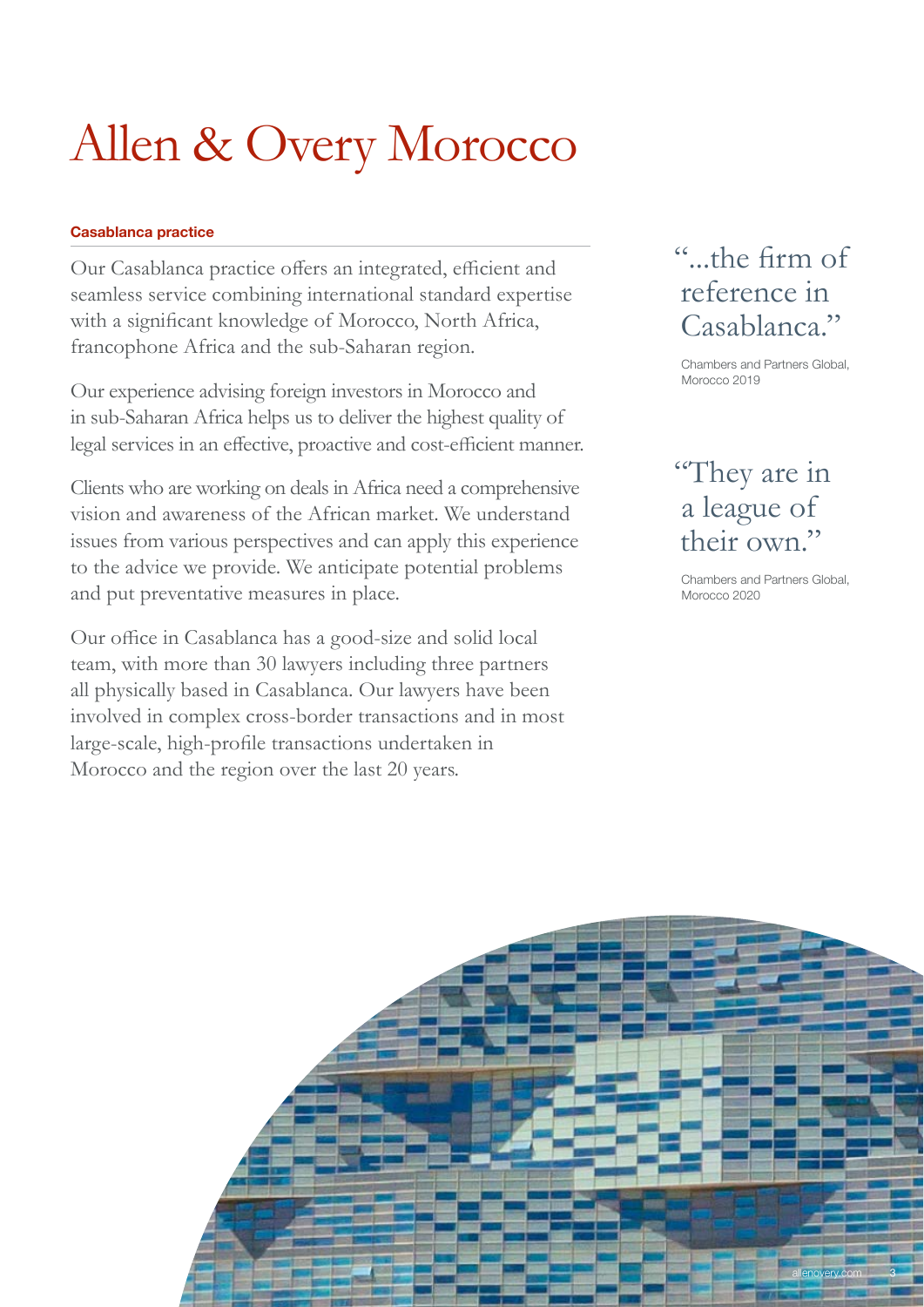#### Casablanca team information

- Leading lawyers based in Casablanca working on transactions in Morocco, North Africa and sub-Saharan Africa.
- Three partners permanently based in Casablanca.
- An outstanding track record advising on North African and francophone Africa transactions.
- Strong client relationships with multinationals.
- Dedicated African interest group across different practice areas and offices.
- Market-leading sector-focused advice.
- A dedicated team with the relevant sector, language and country experience.
- Close working relationships with regulators, government departments, investors, leading corporates and investment banks across the region and also with our global Africa interest group, including Paris, Madrid, the Middle East, Asia and London.

### A fully integrated, trilingual team providing Moroccan, French and English law advice

Our team permanently based in Morocco has unparalleled combined expertise in North and sub-Saharan Africa, with the ability to provide you with cross-functional expertise and a unique flexibility and proactive approach.

We offer the breadth of a leading international firm coupled with a market-leading practice on the ground, providing you with a full-service office for Moroccan, French and English legal advice.

### Morocco Law Firm of the Year

Chambers Africa Awards 2021

### "Successfully blends a global powerhouse and the best of local experience"

Chambers and Partners Global, Morocco 2021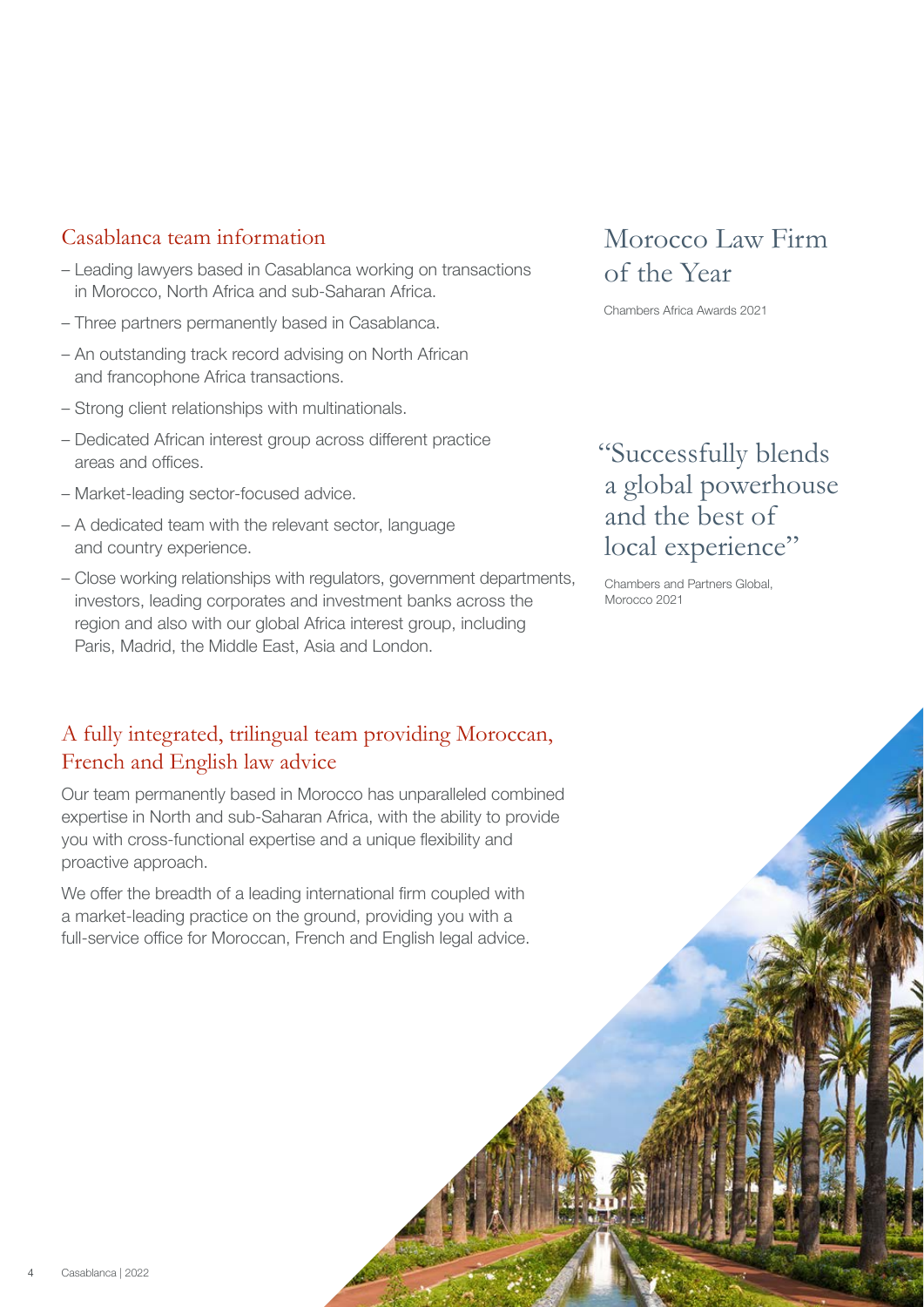# A strong presence in Africa

#### A leading Africa practice

Allen & Overy has been active in Africa over 30 years. We now have a network of full-service offices across the region, including in Casablanca and Johannesburg.

In each office we offer a mix of local and international lawyers who advise on transactions in their home country as well as in other key African jurisdictions including North Africa, sub-Saharan African and French-speaking Africa.

We enjoy good working relationships with a number of major local law firms in the region. These ensure we are able to provide a seamless and full range of legal services to clients throughout the region, even though we may not have a physical presence in a particular jurisdiction. In addition, we have developed strong links with all the major investment banks and financial institutions throughout the region.

#### A seamless service across the OHADA region

Our Casablanca team includes qualified lawyers with extensive experience of operating on OHADA jurisdictions. We have longstanding relationships with leading local counsel in each OHADA jurisdiction, developed through direct transactional experience, inter-office secondments, training programmes and diverse know-how initiatives. This allows us to offer our clients access to high quality local legal advice which is part of a consistent and seamless service. Our aim is always to deliver an efficient and cost-effective solution that achieves your commercial objectives.

#### Excellent relationships with local counsel in Africa

Through our extensive work in Africa, we have developed excellent relationships with the leading local law firms, as well as an understanding of their working practices. We are therefore able to work efficiently and project manage local counsel on our clients' behalf to ensure that our clients deal with one firm operating to the highest international standards.

"You have access to their global resources so if they don't have an answer immediately they will get one for you quickly."

Chambers and Partners Global, Morocco 2022

"Naciri & Associés Allen & Overy 'remains one of the biggest firms in the market and has a key role on many of the big projects'."

Legal 500 EMEA, Morocco 2018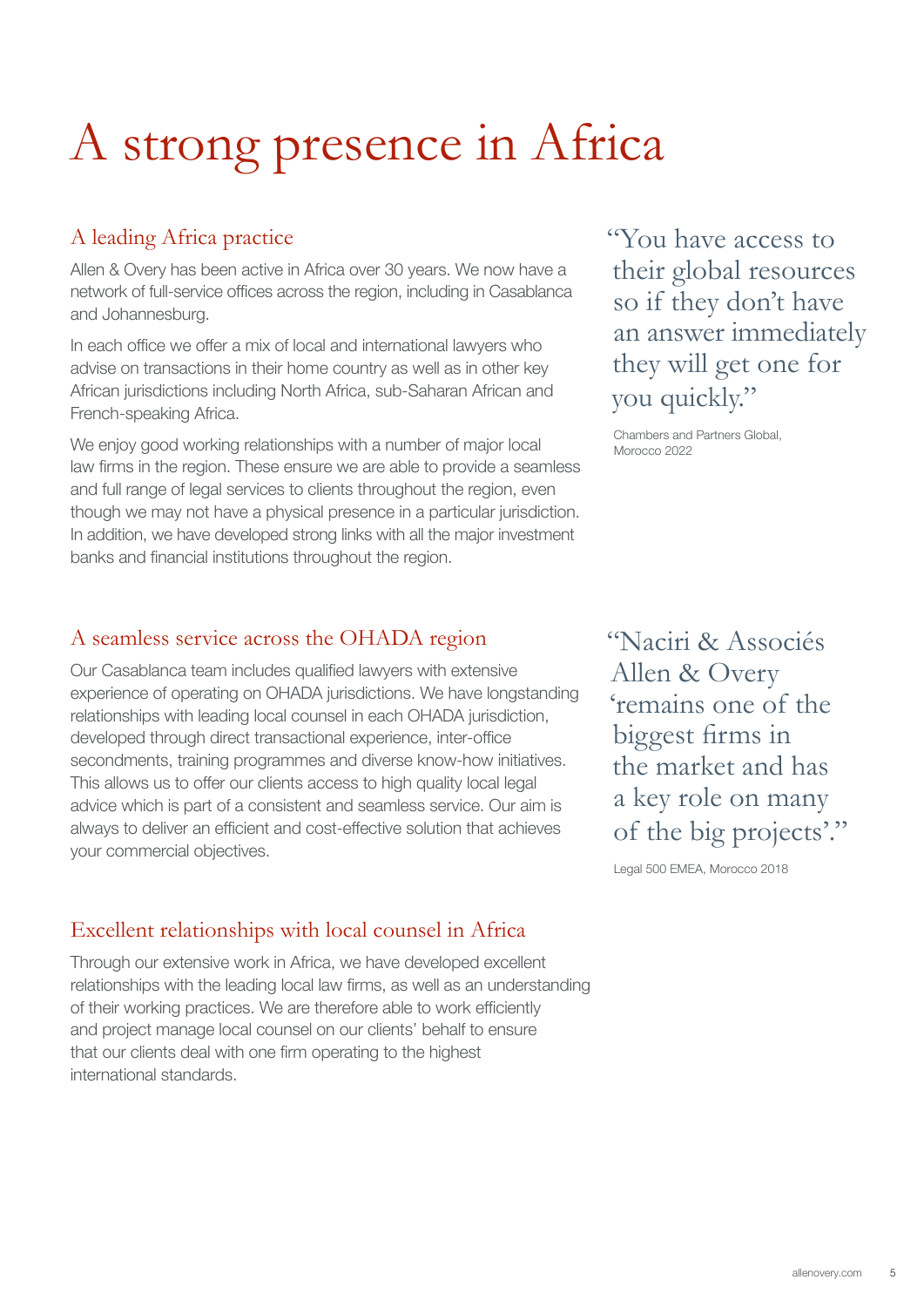# A sector-focused approach

Like our clients, we take a sector-focused approach to the way we structure our teams in Morocco and globally. This enables us to share sector-specific market information, transaction and project insight and experience across our network of offices.

Our sector teams regularly attend and speak at core industry events and working forums and are members of relevant institutions and educational bodies across key sectors globally.

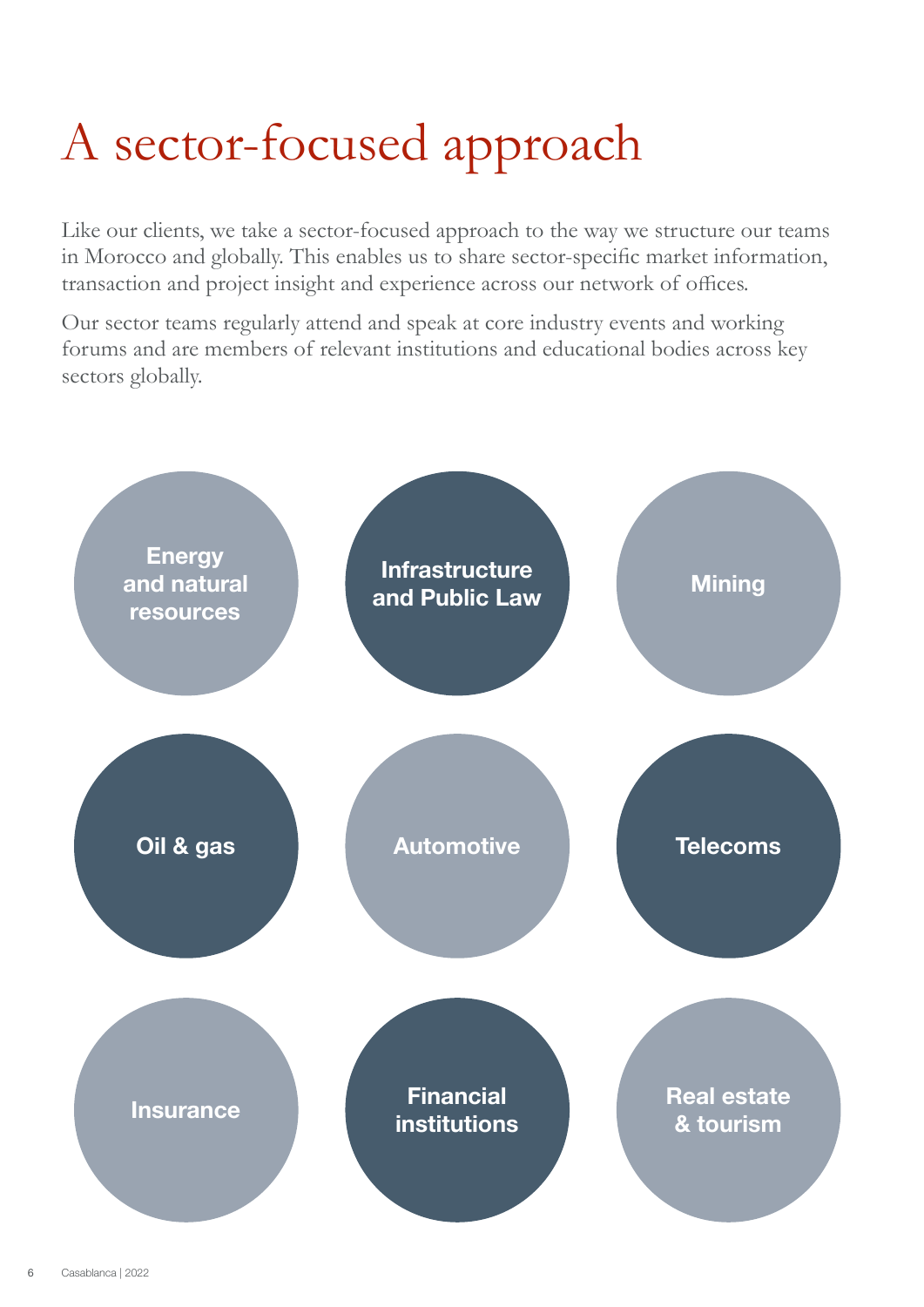# Market-leading legal practices



- Project finance
- Islamic finance
- Bilateral and syndicated loans
- Acquisition finance
- Leveraged finance
- Cross-border financings
- Restructurings

Our regional Banking team is one of the leading practices in the MENA region and globally. Our track record, breadth of resources and consistent quality across the full range of finance disciplinesmake us truly unique. The regional team offers its clients advice on a broad spectrum of banking transactions, including single bank and syndicated loans, debt and structured financings, acquisition financings, asset financings, cross-border financings and project financings. A particular focus of our regional Banking practice is large-scale Islamic financings.



- Mergers, acquisitions and disposals
- Public company takeovers
- Private equity and hedge fund investments
- Spin-offs, recapitalisations, asset sales and restructurings
- General corporate matters
- Equity capital markets
- Privatisations

We advise on a full spectrum of corporate work, including mergers & acquisitions, joint ventures, corporate finance, equity capital markets, regulatory compliance, funds, employment, intellectual property and commercial agreements.

Our Corporate team includes lawyers with extensive regional and global experience providing a complete legal solution for corporate matters in Morocco and Africa.



- 
- Debt issuance programmes
- Convertible securities
- Derivative securities
- Initial public offerings (IPOs)
- Real Estate Investment Trusts (REITs)
- Sukuks

Our Moroccan Capital Markets practice has an impressive track record of advising on the full spectrum of listings, placings Sukuks and bonds issues. Our teams are accustomed to conducting transactions in close collaboration with our clients' teams, investment banks and in contact with the market authorities and the Casablanca Stock Exchange.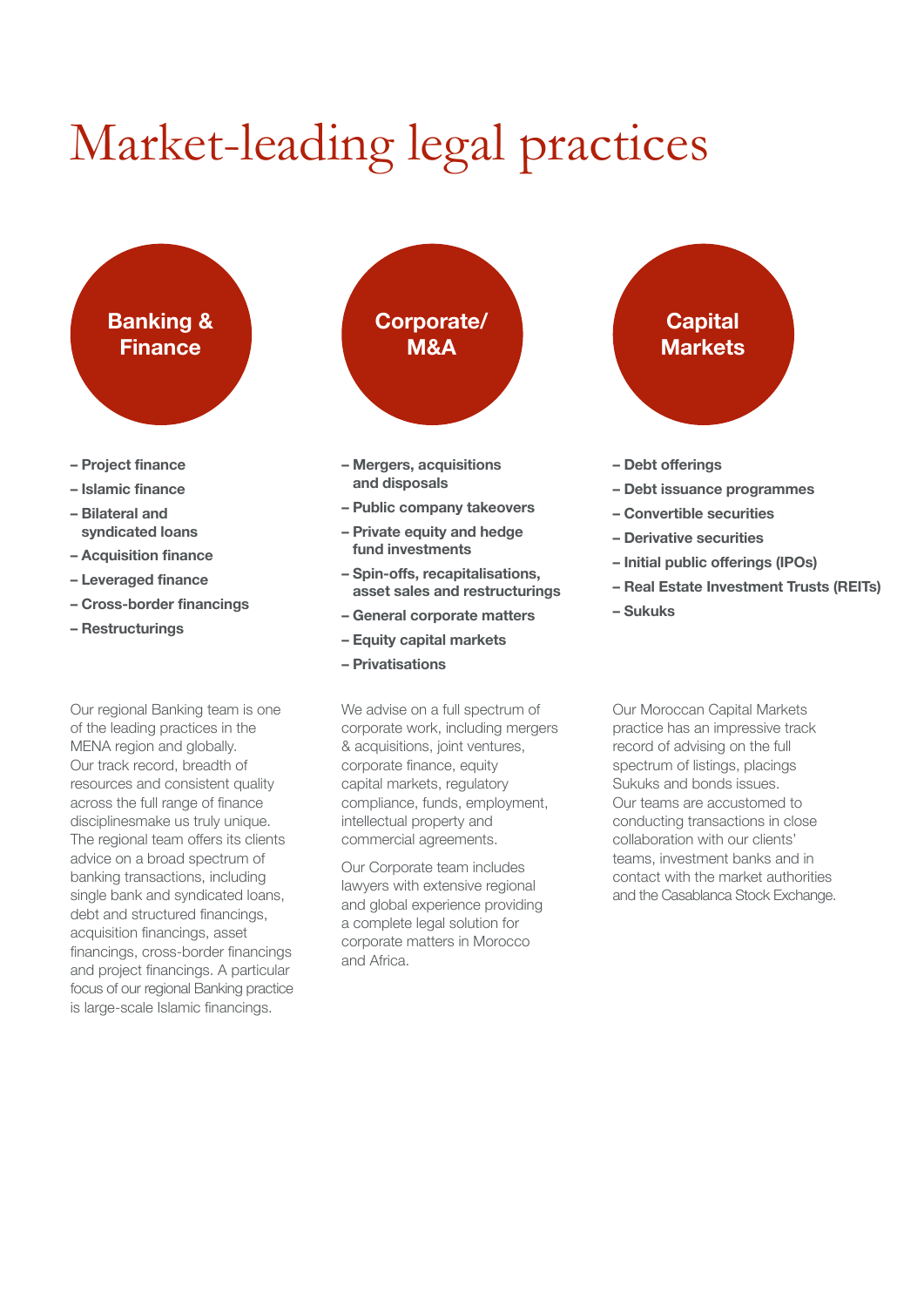## Investment Funds

- Real estate funds
- Private equity funds
- Shari'a-compliant funds
- Infrastructure funds

# Litigation & Arbitration

- ICC proceedings
- ICSID proceedings
- LCIA proceedings
- DIAC proceedings
- UNCITRAL proceedings

# Real Estate & **Construction**

- Real estate development
- Real estate finance
- Planning and zoning
- Landlord and tenant
- Public Private Partnerships
- Procurement and construction

We have extensive experience of advising on the structuring, establishment and consequent investment of funds in the full range of sectors throughout North Africa. Our team advises government entities, private equity houses, financial institutions and corporate clients – on fund establishment and related issues, including the Shari'a aspects of fund structures. Our strength is our ability to apply our considerable international investment funds and cross-border transaction experience together with our experience in the MENA region over the last 30 years.

Our Litigation lawyers have extensive experience of handling a wide range of disputes throughout Morocco and Africa. Our experience spans a broad spectrum of industry sectors, including construction, projects, oil and gas, power, water, engineering and professional services, finance and derivative products. This means that our clients benefit from strong, on the ground expertise as well as the reach of a global international litigation practice.

We aim to help clients resolve disputes before they escalate or, better still, prevent them from arising in the first place. Where a dispute is unavoidable, we work with you to find the best means of resolving it, whether it be litigation, arbitration or an alternative means of dispute resolution. Whatever route we take our objective is always the same – to reach a swift, cost-effective resolution that meets the needs of your business.

Our regional Real Estate practice consists of an integrated team of specialist lawyers. We have a particular focus on tourism, energy and infrastructure construction.

Our team has been involved in some of the most pivotal and pioneering work across the region and continue to advise on the development of both Morocco and Africa.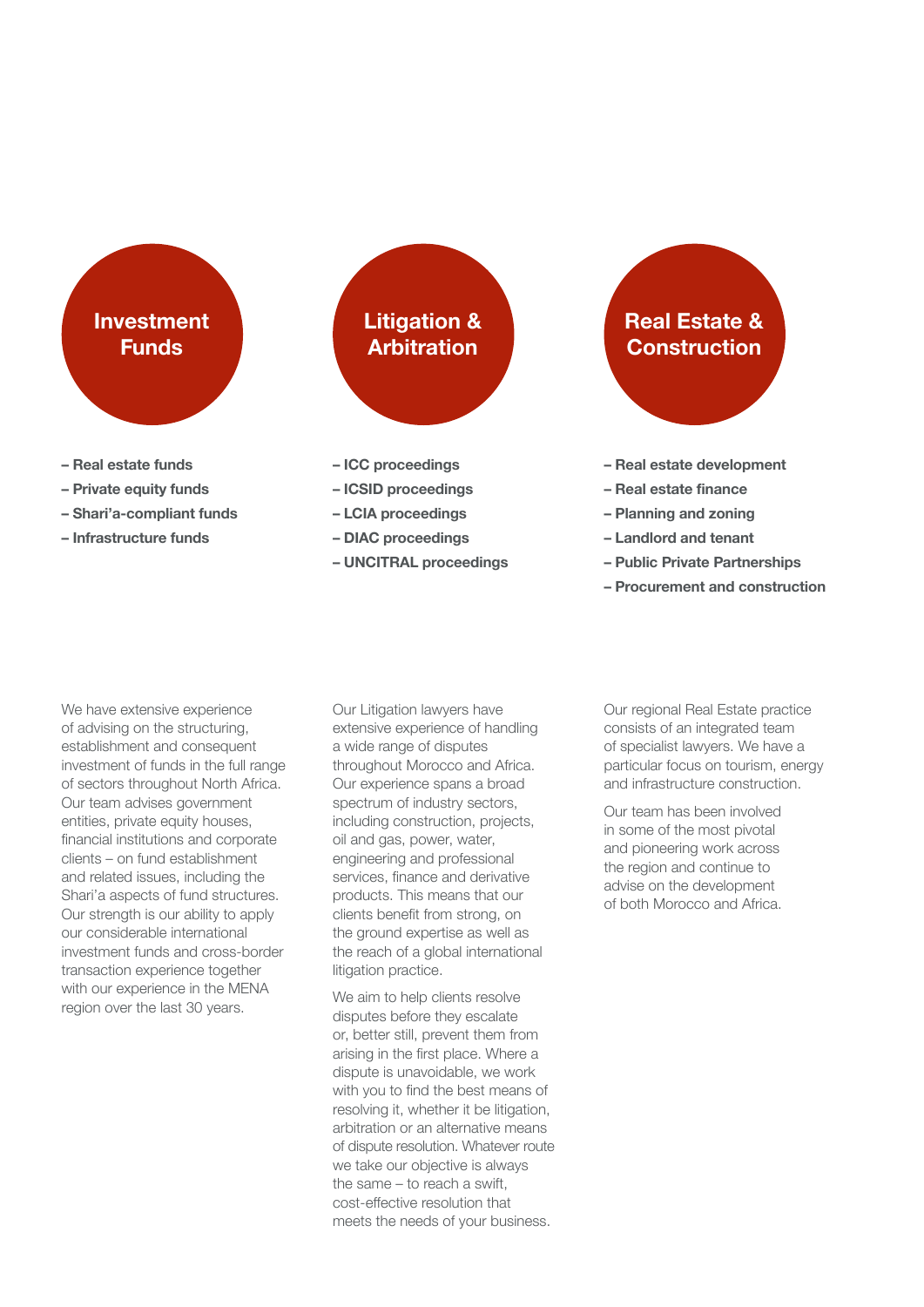

- Energy (renewable energy, oil and gas)
- Water (seawater desalination wastewater treatment, water distribution, etc.)
- Infrastructure (airports, ports, railways, highways, construction)
- Mining and processing
- Telecommunications

Our Casablanca team is fully integrated to Allen & Overy's Projects, Energy and Infrastructure Group. The team advises sponsors, governments, construction companies and lenders (including ECAs, DFIs and multi-laterals) on projects and project financings in Morocco and the region. We provide our clients with a totally integrated service on all aspects of project work, drawing on Allen & Overy's specialist skills in all relevant areas of law. We are active in all project sectors and has been involved in some of the most complex and prestigious projects in the Moroccan market and the region, many of which have been market firsts.

- Public procurement
- Local government law
- Public property rights
- General administrative law
- Sectoral regulations

Our public law team regularly advises our clients on complex matters relating to financing/ structuring of large scale projects (infrastructure, energy, etc.), management of municipal public services – including urban public transportation (bus, tramway, etc.), power distribution, water distribution, sewage services and waste management, structuring/negotiation of project documentation for the development of foreign investments, privatization of public companies, dispute settlement in relation to public contracts, public tenders, and regulatory issues.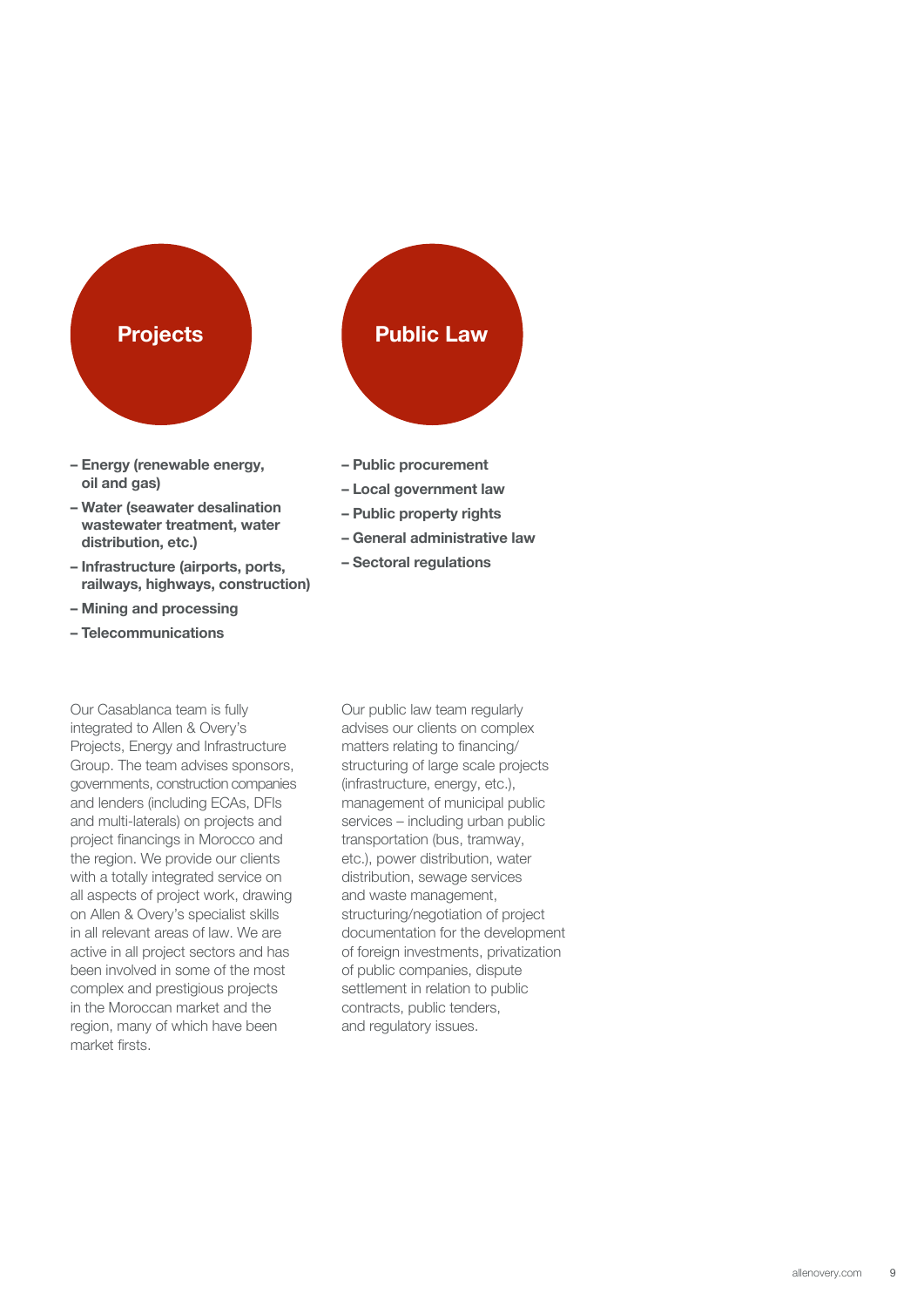

Hicham is the managing partner of Naciri & Associés Allen & Overy in Casablanca. He is based in our Casablanca office, leading a team of Arabic-French and English speaking lawyers working full-time on Moroccan and African transactions. He has extensive experience in mergers & acquisitions, private equity, real estate, structured finance, project finance and, more generally, in foreign investments. He has been involved in most large-scale, high profile transactions undertaken in Morocco over the last twenty years and is regularly advising clients on their acquisitions and investments in Africa. Hicham is top ranked as a leading individual in Chambers Global, IFLR1000 and Legal 500 EMEA. Jeune Afrique nominated him as the best business lawyer in Francophone Africa in 2018. Hicham is French and Moroccan law qualified.

Hicham is trilingual in French, English and Arabic.

Yassir focuses on mergers & acquisitions, capital markets and litigation and has worked on transactions in the Middle-East, North Africa and Sub-Saharan Africa. Yassir's experience in Africa includes specific experience of OHADA law.

He has advised several clients on local and international arbitration procedures both under Moroccan law and under a foreign legal framework and has been involved in dispute resolution and arbitration in relation to construction contracts, financial, corporate and commercial disputes. Yassir is highly ranked across multiple practices in all major directories, such as Chambers Global, Legal500 and IFLR1000.

Jeune Afrique nominated him as one of the best business lawyers in Francophone Africa in 2021.

Yassir is Moroccan-qualified and also a Registered Foreign Lawyer with the Solicitors' Regulation Authority (England & Wales).

Yassir is trilingual in French, English and Arabic.



Hicham Naciri Partner, Casablanca Tel +212 520 47 8000 hicham.naciri@allenovery.com

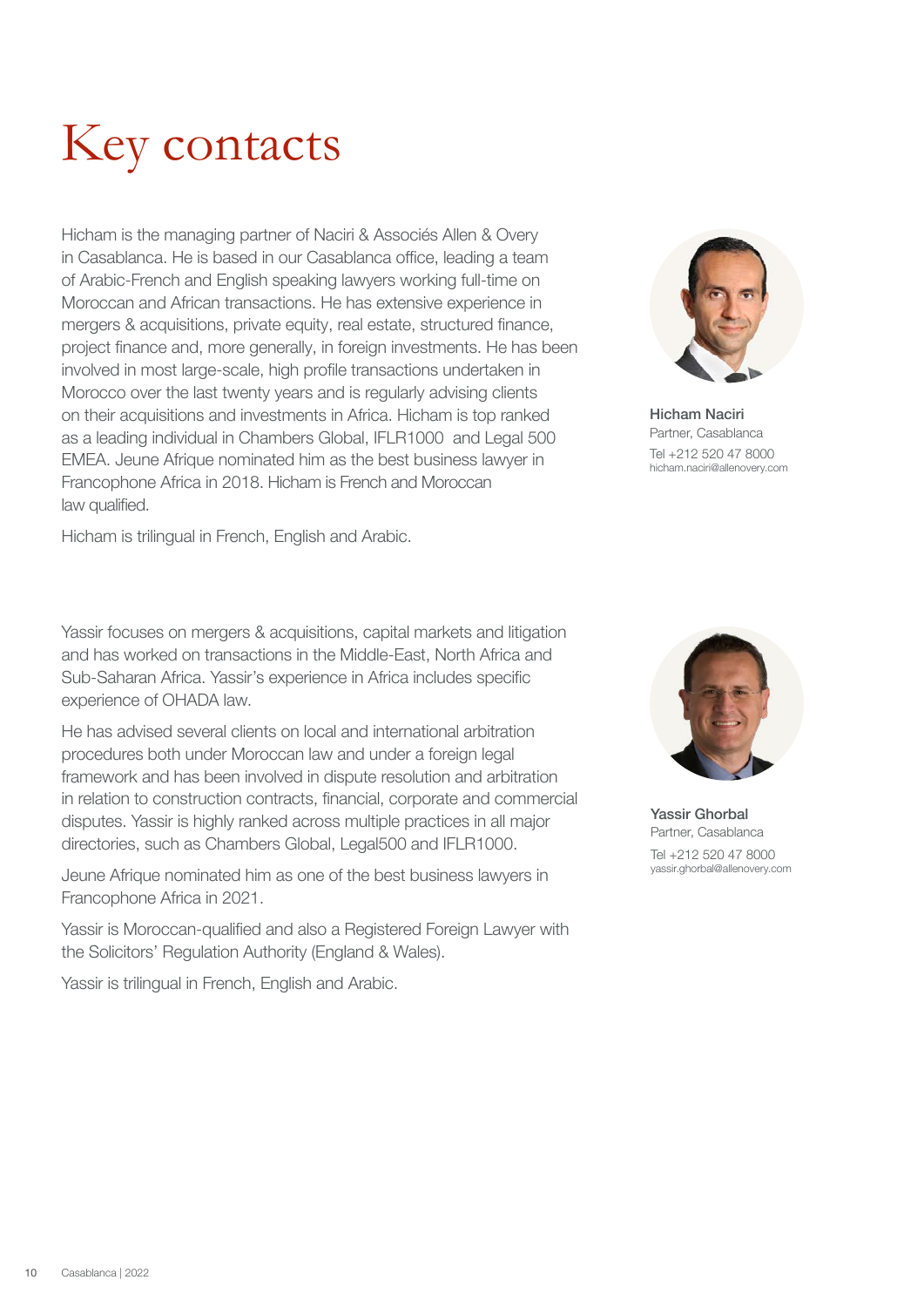Antoine is a Projects, Energy and Infrastructure partner based in Casablanca. He has extensive experience advising sponsors, project companies, state utilities and lenders on project development and finance transactions. His practice concentrates in particular on the development and financing of projects in the energy, infrastructure and oil & gas sectors, with a particular focus on North and Sub-Saharan Africa, although his projects also range across Europe. Antoine also advises on the sale, acquisition and refinancing of projects in the secondary market. In addition to his projects expertise, Antoine advises more generally on general lending and other banking transactions.

Antoine is highly ranked in international directories and Jeune Afrique nominated him as one of the best business lawyers in Francophone Africa in 2021.

Antoine in trilingual in English, French and Arabic.



Antoine Haddad Partner, Casablanca Tel +212 520 47 8000 antoine.haddad@allenovery.com

[allenovery.com](http://www.allenovery.com) 11

"Excellent firm. We work with four of the five international firms in Morocco, and Hicham Naciri systematically overperforms. Excellent in every regard."

IFLR1000 Morocco 2020 (Finance & Corporate)

### "They are in a league of their own."

Chambers and Partners Global, Morocco 2020 – Morocco (Corporate & Commercial)